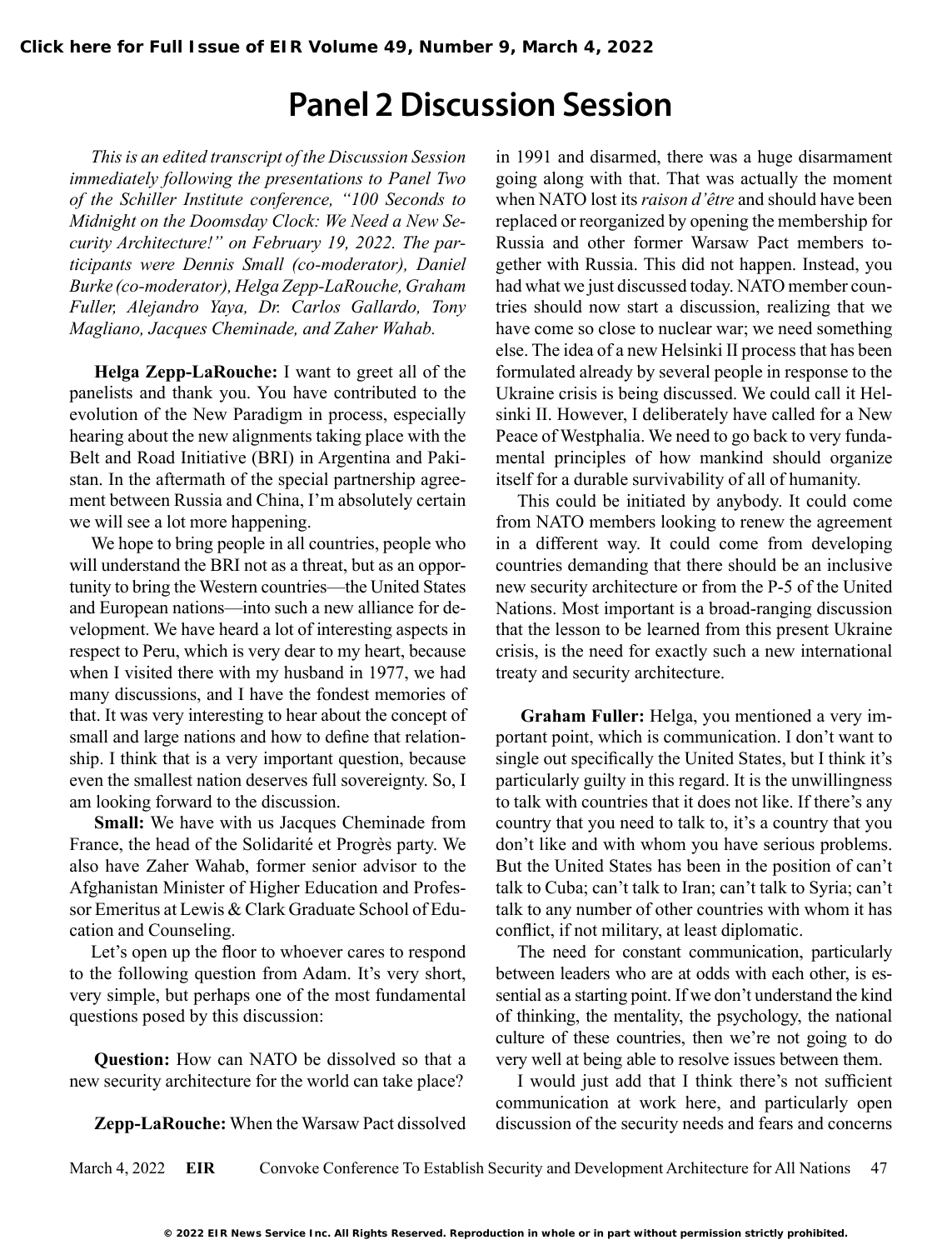that other countries possess. It's all very easy for one country to dismiss the security fears of another, but there's nothing like sitting down and being able to express and vocalize these fears; to begin to talk them out, see how much reality and legitimacy there is behind these fears, and if there is much reality, what can be done to deal with them.

There have been some interesting experiments, say, in talks between Palestinians and Israelis, always conducted by outside elements, unfortunately, and not so much by the Israeli government or Palestinian Authority themselves. But just where Israelis and Palestinians have had a chance to sit down and spend maybe two days: One day, one side specifically discussing their grievances, their historical sufferings, their perceptions of what is wrong and what concerns them. And then the following day, to have the other party discuss *its* concerns, its perceptions, and fears for the future. This is very, very educational, and among other things, it suggests to both sides that we're talking with real people here, real human beings with real human concerns, and not just abstract geopolitical concepts.

This is a very complicated question about which the world has given a lot of thought in the past, not always successfully. But how do you begin these kinds of discussions? Certainly, dialogue and an appreciation of the honestly expressed fears and concerns of all parties can begin, *just begin* to grapple with how to take these problems and situations apart.

#### **The New Silk Road in Ibero-America**

**Small:** We have a number of questions that have come in about Ibero-America, and from Ibero-Americans. Two questions are addressed to Dr. Gallardo of Peru, and to Alejandro Yaya of Argentina; but as well to others who might want to respond.

The first question is from Milton in Brazil.

Let me just preface this question by noting that prior to the trip of President Fernández to China to sign onto the Belt and Road Memorandum of Understanding, out of the 146-148 countries internationally that had signed on, 20 were already from Ibero-America. However, none of the big three—Argentina, Brazil, and Mexico—had yet signed. So, the Fernández visit and signature has some particular importance.

Milton's question is: "How is the New Silk Road seeing the role of Argentina, and how important are countries like Brazil and Mexico for this global development?"

**Alejandro Yaya:** Part of the importance of understanding the significance of Argentina joining in the Belt and Road Initiative is to understand the regional role that Argentina has played historically in Ibero-America. Part of this has to do with the fact that Argentina has itself developed its own infrastructural capabilities at certain moments of its history. So, to be able to understand it better is not simply a question of geopolitics, but to coin a phrase, it has to do with geotechno-politics.

It is in that context with regard to Argentina, that we need to return to and rebuild our own infrastructure, both for our own internal development and also to help the regional integration and join with world development.

In Argentina, with Brazil, and other large countries in South America, there are already trade blocs, but the development of those trade blocs carried forward, was not development from the standpoint of the development of the infrastructure to meet the requirements of the day. And in particular, not sufficiently to allow for the development of the small and the large peoples and populations to permit the development of Ibero-America.

In the past, there was a great project of road integration, known as the Pan-American highway, which in reality was never improved on, was never built, was never realized in terms of the quality of the infrastructure involved. In fact, sincerely speaking, no other countries offered investment into the region to develop this kind of infrastructure. Therefore, we have to make sure that we all in the region have to work and guarantee that the goods and the products produced from trade and our involvement in the Belt and Road, in the New Silk Road, can't just go in one direction.

We can't have a situation where Argentina, Brazil, and the rest of Latin America simply export their raw materials, without the opportunity before exporting them, to have value added to those products. If we do it that way, trade will allow for progress and development for our countries, through the synergistic relationships developed from transforming raw materials into manufactured products.

What was mentioned by my colleague, Graham Fuller, with regard to the spheres of influence, will allow us to create a different kind of relationship, working in unison, so we can actually build a world based along what that poster said above my American colleague, which says that if you want peace, you have to fight for justice.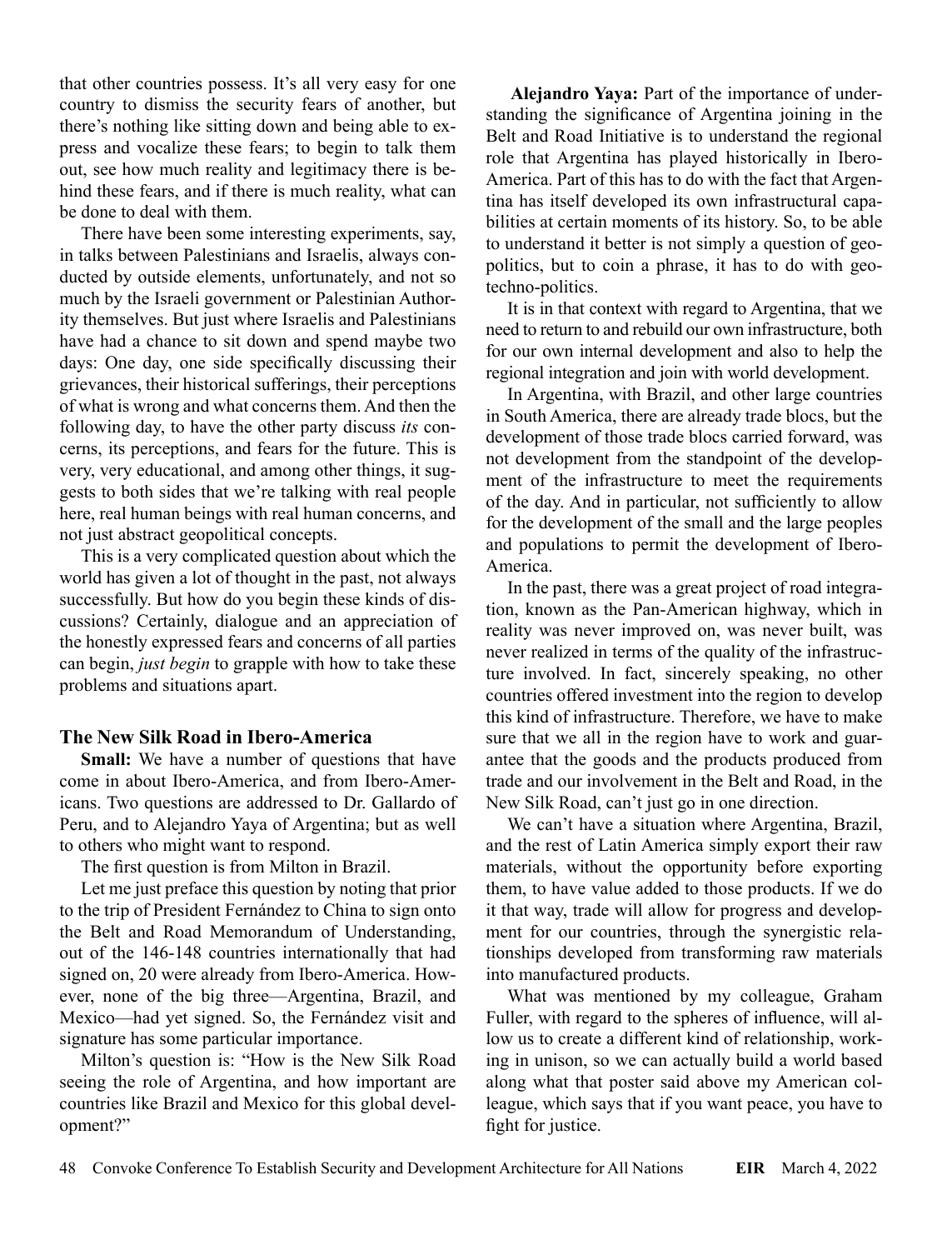#### **Economic Development in Ibero-America**

**Small:** I would now like to ask Dr. Gallardo from Peru to also address this question of the relationship of the development of countries within the Americas such as Peru, and the projects of the Belt and Road Initiative, and how this can be brought to bear on other countries such as Brazil and Mexico.

**Carlos Gallardo:** First, we have to look at the origin of this conspiracy to stop less-developed countries from achieving a level of development. We have to say that a confrontation being pushed—we have to have the courage to say this—by imperialist forces which has been explained to us, appropriately, by our colleague engineer, Alejandro Yaya, from Argentina. We aren't allowed to industrialize our raw materials, to add value to them. Rather, this is being done by various large economic corporations who want to keep us subservient and only suppliers of raw materials without being able to industrialize our own products and give value added.

As for the Belt and Road Initiative, as we already were explaining, we have had in our countries these very extensive long roads and routes to integrate the nations of our region. Therefore, with the Belt and Road Initiative, we have another great opportunity for our countries.

Consider the following: In the north of our country, we have a port known as the Port of Bayóvar. In fact, we have conditions there to establish a very deep-water port which would allow the arrival and use of this port by enormous ships with thousands of tons of displacement. With the unloading of these goods, they could be transported by high-speed rail in a bi-oceanic corridor that would go from the Pacific to the Atlantic coast.

This is a message for President Xi Jinping of China, because we should seek to do this. We should seek to complete this route through the north of Peru in particular, which is actually geographically closer to Asia. Therefore, with this bi-oceanic corridor, we would have a situation where the goods could be transported to the Atlantic coast and from there shipped over to Europe and Africa.

Only in that process could our population earn the right to increase its standard of living in a really extraordinary way. This would open the way to carry out economic diversification, something else our countries need. This would open the way for industrial development, for tourism, for mining, in the development of hydrocarbons, also in terms of the development of gold.

You should just take note of the fact the Peru is the sixth largest producer of gold in the world. Unfortunately, we aren't the number one country, but that's only because of the informality and illegality in our economy which has been encouraged by foreign interests that want to keep us in backwardness.

That's why I say, we have a great adversary. That adversary does carry the name of a country, of a nation; but what we can say, is that we can call this adversary "avarice," the greed of the large billionaire companies and corporations around the world. These are the groups that pressure internationally; they pressure international organizations through foundations and others to dictate and impose, overruling the sovereignty of countries. And they dictate the behavior of countries around the world. There are free trade agreements that have been established with China, with Europe, with the United States. We in Peru are prepared to move forward. We desire to have greater possibilities, greater opportunities for advancement.

We in the Christian Democratic Party of Peru, are open to work on this great project which will be of benefit not only for Peru but for all of theAmericas, to bring justice and development as the new name of peace.

#### **The U.S. Relationship to Global Reality**

**Small:** The next question is directed really toward the United States and the situation in the United States. It's a two-fold question. One was addressed, and it's connected to the last question. The first part is directed to Graham Fuller or anyone else on the panel: "Do you see a problem with China's Belt and Road Initiative moving into Ibero-America with its infrastructure and other development policies?" The other question is with regard to the United States: "Could [Special Counsel John] Durham's investigation on the Russia hoax help not so much those around Trump, but help to bring some sane policy from the United States towards an economic policy for peace through economic development?"

**Fuller:** This is a very important question. I frankly am not very optimistic about the ability of the United States to negotiate the next, say, ten years of its governance in a very positive way, particularly, in international relations. To me, the basic fact is that the United States, after having had perhaps 50 years of extraordi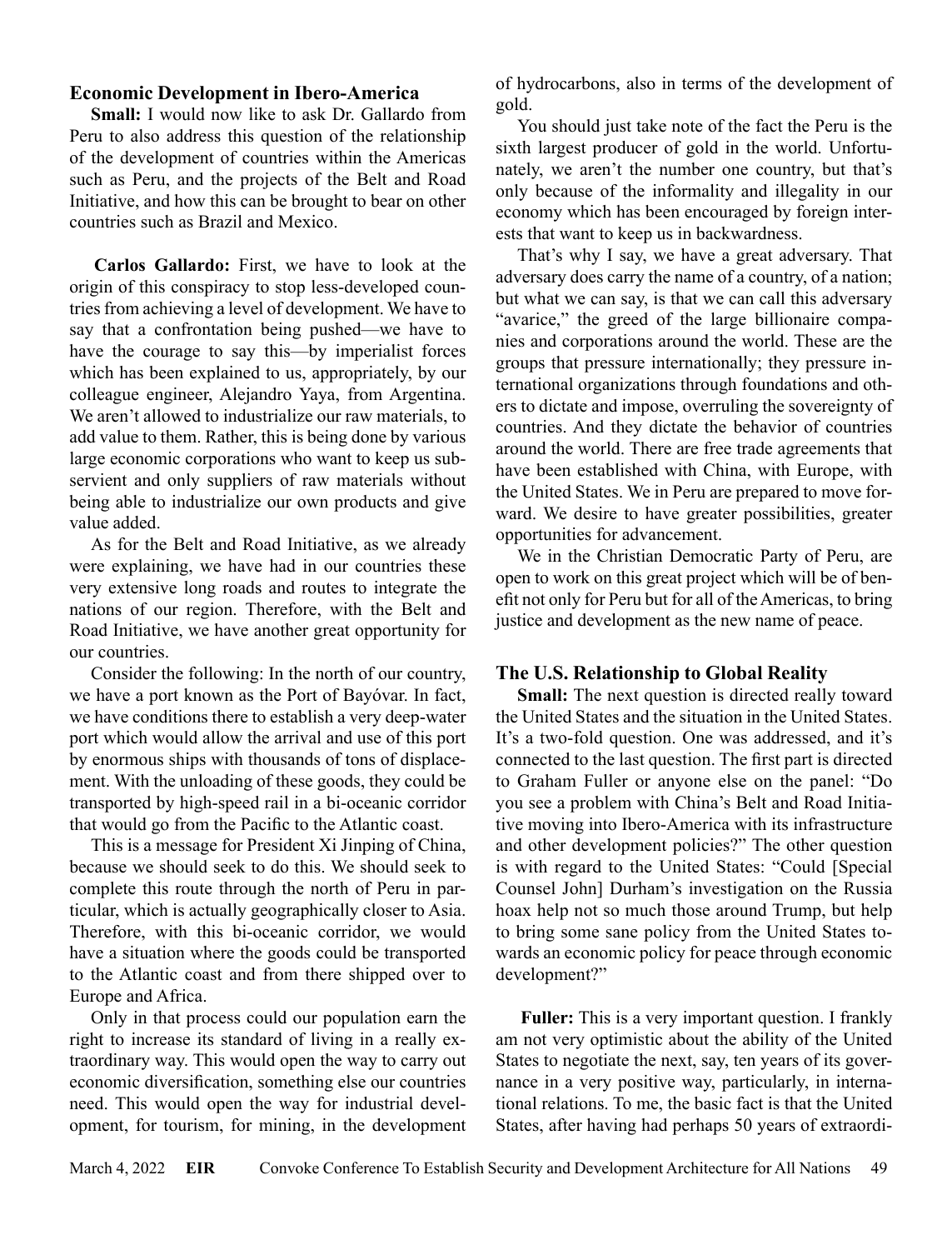nary contribution and involvement in very positive ways, generally, in international relations, found with the collapse of the Soviet Union and finding itself—as the U.S. liked to call itself—the sole world superpower, had allowed this to go to its head and to believe that this was a unipolar moment. And that the United States could therefore really continue to generate an international hegemony over international affairs; a policeman of the world, if you will; that it would be unrivalled.

With the emergence of China—but it isn't just China. With the emergence of countries like the BRICS— Brazil, Russia, India, China, South Africa—it's finding its own global international position seriously challenged. I think the United States finds this psychologically almost intolerable, inconceivable that it could so rapidly find itself dropping from the position as the world's sole superpower to one of now beginning to have to share international responsibilities with other countries, certainly like China, which is challenging it not only militarily, but even more importantly, economically and diplomatically.

And countries like Russia. Russia has begun to restore its position in the world to some degree after the collapse of the Soviet Union. It's been an international player for over a century, so this is nothing new, and other countries are involved. So, I am not terribly optimistic that the United States is going to easily and comfortably accept and be able to tolerate this huge shift in America's position in the world. That means it's going to be difficult, with the U.S. struggling and even frankly dragging its feet in many ways, until the realities of this new world order sink in. It will, ultimately. I already see signs on the fringes at least of U.S. analysis, but the mainstream thinking, particularly in the State Department, the White House and elsewhere, is that this kind of shift in world power is unthinkable and almost intolerable.

### **The Humanistic Perspective of the Catholic Church**

**Tony Magliano:** I could add the Catholic Church's perspective on this. But first, let me preface by saying that SIPRI (the Stockholm International Peace Research Institute) stated recently in their annual report, that the world spends \$1.8 trillion on weapons and military expenditures. Imagine what that amount could do for the poor of the world. Several years ago, I interviewed Jeffrey Sachs, one of the foremost economists in the world, special economics advisor to several UN Secretary-Generals. He said to me that for an extra \$125 billion a year, we could completely eliminate world poverty. That's less than one-fifth of our military budget in the United States, let alone \$1.8 trillion of the world's.

We have our priorities completely upside down from a humanistic point of view. We need to consider first and foremost, what we teach, is that the poor and vulnerable of the world have a special priority to our resources. If we did that, not only would we lift the world's poor out of poverty, but we would create an atmosphere in the world of justice. It would be an atmosphere that would encourage peace for sure. Because once people's basic needs are met, there's very little reason to be hostile towards other nations.

That's a very important point. At Vatican II, the Ecumenical Council of the world's Catholic bishops that ended in 1965, one of the documents, "Vatican II, The Church in the Modern World," 1965, No. 82, said "It is our clear duty, then, to strain every muscle as we work for the time when all war can be completely outlawed by international consent." Well, gosh, we've barely worked up a sweat in that regard, let alone strain every muscle.

These are the kinds of priorities that would really make the most important difference in our world. If we put the poor and needy first, made an effort to work toward eliminating military budgets and putting those resources to human development, we could indeed by making human beings the center instead of money, capital, and the power of all power.

## **Forecasting the Future**

**Small:** I have two more questions:

First, from Josef in Germany: "In order to bring in the perspective that LaRouche turned to in such moments, such as saying that it is most appropriate to turn to the poets, as Lincoln and Bismarck turned to Shakespeare, or Schiller's work on history, especially Schiller's work on the Thirty Years' War in Europe. Would this be appropriate?"

Second, from Venezuela: "Germany has participated in two World Wars. Is it time for Germany as a nation to occupy a place of honor in the human community? Is it possible that before those "100 seconds before midnight" are up, that Germany could tip the balance on behalf of humanity?"

**Zepp-LaRouche:** The Schiller Institute has always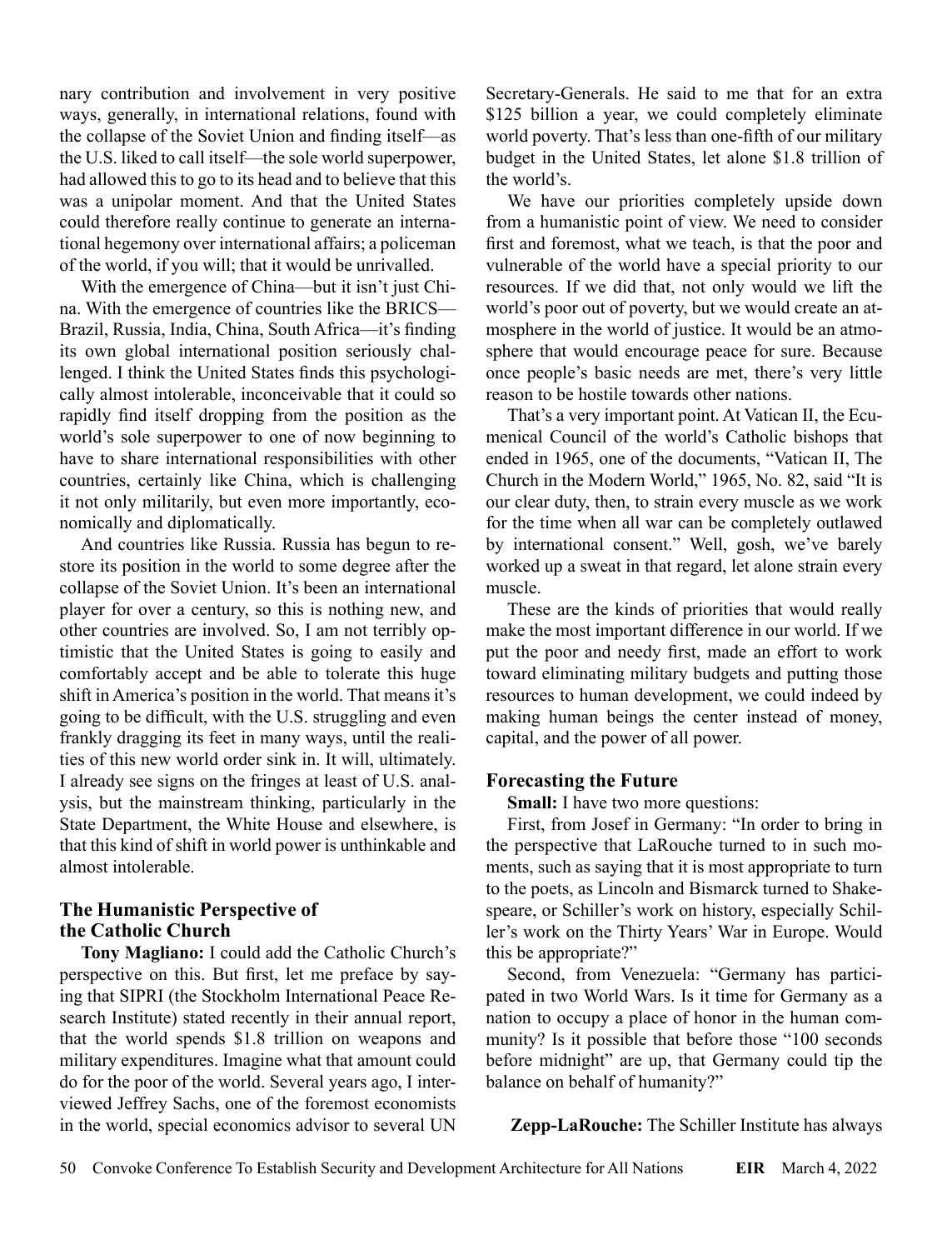had the perspective of not accepting the status quo. If you do that, you have no choice but to be pessimistic and say there is very little hope. Consider, however, the ability of Lyndon LaRouche to forecast developments in a long-range way, like for example, when he forecast the 1971 decoupling of the dollar from gold and abandonment of fixed exchange rates by President Nixon, and then forecast that this turn to monetarism would lead in the medium-term to a danger of a new depression, a new war, and even a new fascism.

That's exactly what we see right now, and we should anticipate unstable developments. We are about to have an international crisis in the financial system. I don't think inflation will be brought under control. We may see, this year, massive crashes. The Federal Reserve is caught between a rock and a hard place. Do they want to fight inflation by increasing interest rates, which is a social pressure internationally? People get really freaked out about energy prices, food prices. Or what if there were an effort to prevent a collapse of the bond markets, the debt of corporations? What would be the effect of increased interest rates in the United States on the emerging markets which would be burdened with higher debt payments if there were an increase in the interest rate and a rise of the dollar? We are not in calm times.

If you have a crisis developing, if you have a perspective, a plan of where mankind should be, and you are mobilizing and organizing social forces to be influenced by these developments, I think you can actually win against the odds.

On that point, I disagree with Graham Fuller, even about the United States. I think the U.S. does have a potential to return to its better traditions. For example, John Quincy Adams had a conception of foreign policy that the United States was not as a hegemon, but as a republic among republics. There are many such forces inside the United States, maybe not inside the Beltway, but in the different states, various governors and other elected officials, who are actually quite open to cooperation with China; others are quite moral in dealing with Latin America and with, hopefully, Africa, and so on.

I don't look at the United States as this unmovable monster, which many people nowadays do, but I look at it as something which can be encouraged.

The problem is, I don't think the United States, if it collapsed, would collapse or disintegrate like the Soviet Union. I don't think it would be peaceful. The Soviet Union disintegrated in an enormously peaceful fashion. The Warsaw Pact dissolved relatively peacefully. But I don't think that the United States would do that. So, we have to really think very hard and think about options showing the perspective for cooperation between, let's say, the United States and China and Latin America. If you want to get out of this period in a safe way and without big catastrophes, we have to be much more inventive than just saying in ten years things will be like that. I don't think that that is sufficient.

We should be inspired by Friedrich Schiller. One of the many beautiful things Schiller said was that there is no contradiction between a world citizen and a patriot. That is exactly the quality required right now, because to come to this New Paradigm of the shared community of the one future of humanity, you have to think like a world citizen. If we build a New Paradigm in the right way, then the interest of any nation will not be in contradiction to the interest of humanity as a whole.

That is the kind of discussion we have to have, and I think everything has to be approached from the standpoint of development. Because if there is development for everybody, every problem can be solved. It's only when you have scarcity and hoarding and you have the idea that the privileges must be collected in the hands of a few, that you have these conflicts. Once we replace that notion with the principle that the maximum development of the other is in our own interest, there is no problem we cannot solve. That does require education, organizing, and love for humanity.

**Jacques Cheminade:** My greetings to all of you! In this conference during the 100-year anniversary of Lyndon LaRouche, our task is obviously to build the best of all possible worlds, a world of common economic development for humanity.

I want to bring us back to the case of Ukraine, because it's a case of war or peace. Ukraine seems to be far from what we have to do, and so near to war. But all competent strategists in Europe and in France know the solution—we must generate a system of security, stability, and peace for all of Europe. No more extension of NATO; no more NATO mal-adventures; no deployment of American nuclear weapons near the Russian borders, and progressively eliminating them from all of Europe. Neutrality for Ukraine. Stop the shock therapy; re-construct Ukraine as a nation bridging the best of Western Europe and the best of Eastern Europe. Build a Europe from the Atlantic to the Urals, as Charles de Gaulle used to say. Now to the sea of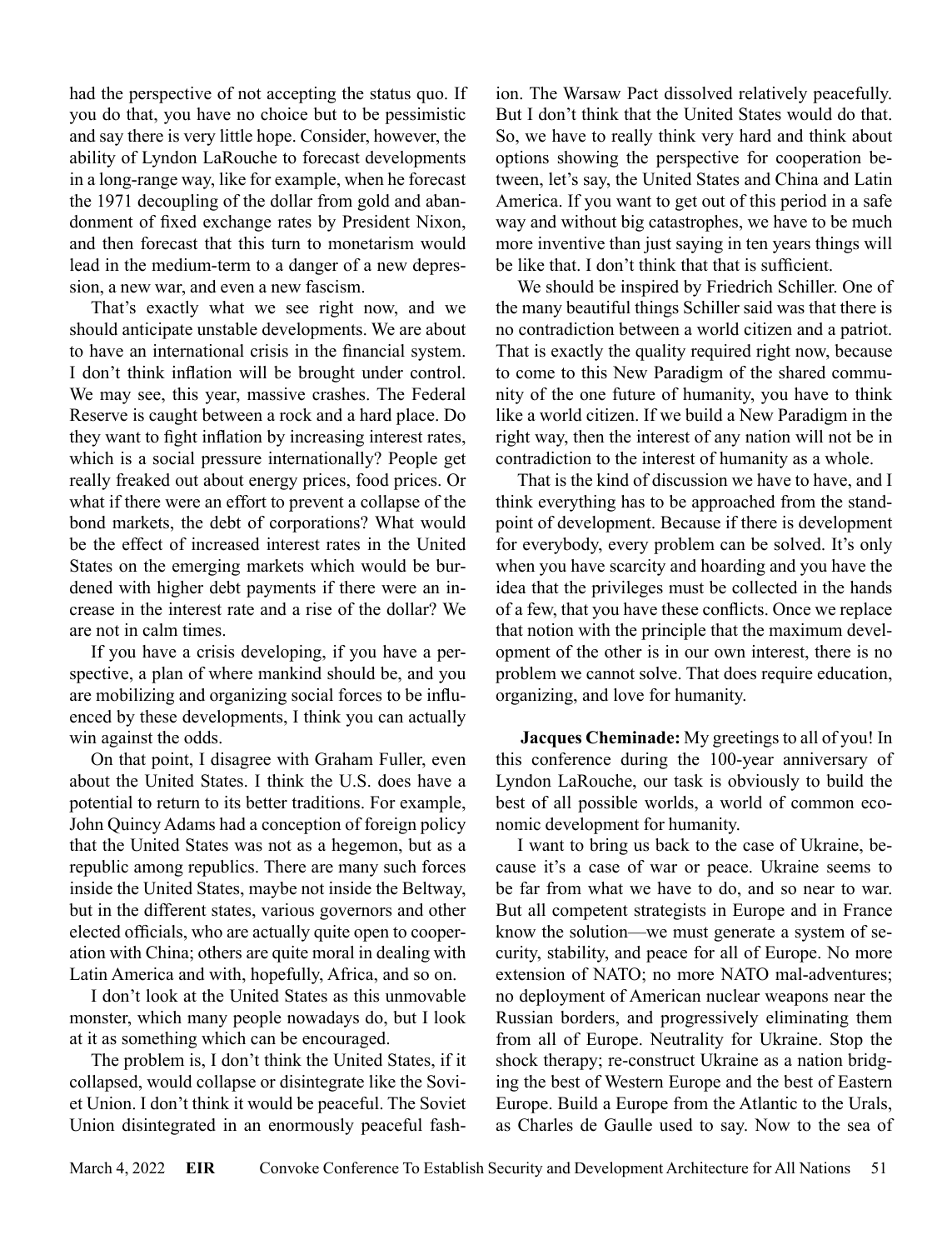China, as Leibniz already established the concept in the 17th Century.

The scandal is that the experts know. The people who are supposed to know, do, in fact, know; *but they don't do it*. In this context, the populations fear *not knowing* what to do. So, what is absolutely necessary and what we should demand from those who know, is that they teach those that don't know. At this point, however, this human bet on what's good in humanity, is not there.

Looking at the history of France, we can see many examples of that, not as a matter of misguided nationalistic pride, but to inspire thinking from above, and to engage in what Helga said—she mentioned it in that way—civil courage.

At the end of the 16th Century, at the end of the wars of religion, we have in Jean Bodin's *Six Books of the Commonwealth* and Henri IV's conception of economic development above religious affiliations, human beings conceived of as the only true wealth. At the end of European wars in the 17th Century, we have the Peace of Westphalia. This is more known.

Less known is the contribution to peace by the French Academy of Sciences, and it was not French. That's the secret. It was European, and it was international, embodied by Leibniz himself who, in his time, enlarged the concept to China.

Today, we are reviving all this with the New Silk Road. Then, look to the end of the British occupation of the United States with the contribution of France; Lafayette, but also Rochambeau. Then, to securing the peace; look to the French École Polytechnique and Arts Métier institutions, promoting the education of artistic and scientific principles to the population. Then, in the 20th Century, Charles de Gaulle's concept that the sense and the service of your nation and progress implies, if it's truthful, as Helga said, the advantage for all humanity as a One, expressed in multiple forms of contributions.

This is our challenge. The World Land-Bridge, the beautiful world economic and cultural Land-Bridge, is the challenge for our 21st Century. The arch and the pillars are necessary: those that are called Yemen, that are called Afghanistan, that are called Syria, and that are called African states.

In that context, a first step that I want to mention is a common French and Chinese project. It's not a big thing, but it's nonetheless more than  $\epsilon$ 1.3 billion. It's a project with seven different aspects. One is a project of cleaning the waters, with water management systems in Dakar in Senegal; three hydro-electric projects in Gabon, etc. It's only a beginning, but this beginning, if we manage to go further, is a direction in which we should go, as was said by all of our panel contributors from Ibero-America. We want to educate people and create in everyone a sense of each person's power for peace and common development, to know that each human being respects the other and tries to make of the other the best that he has himself or herself.

It is for that reason that we evoke and listen to the music of Brahms and Beethoven, as we always do in our conferences, not only for our minds, but for our deeds.

We will improve the world, because we are better human beings and think that the whole population in that sense can all also be better. We are, unfortunately, in a world where this is not shared. There is a cultural problem that we can overcome through contributions such as those made at this conference. The lesson of this conference, I think, is that all of us should contribute to that, because we may be few, but we represent the future of all.

## **Building a Better Future**

**Daniel Burke:** I have a question that came in from Twitter in response to a map that I shared of the bi-oceanic corridor. Ma Hui, China's Ambassador to Cuba, asks "Could be a mega, mega project! How viable is it?"

**Yaya:** That's quite true. The territory is so vast, the resources are so vast. This implies that there is not just one single route. There are different points of entry to addressing the same question of exchange and development. The route can begin in Central America; it can begin in Brazil; it can begin in Uruguay. Different parts of Argentina can be where it begins. It can connect the entire region together. That's the idea.

**Burke:** This question is from Alexandra for Helga: "What is your message for Eastern European countries, and for their citizens, who are at the center of this dangerous escalation? Some of these governments accepted American anti-missile systems, more NATO troops, and their leaders participate in the war propaganda. What can the citizens do for peace?"

**Zepp-LaRouche:** The argument is always that the smaller East European countries are afraid of Russia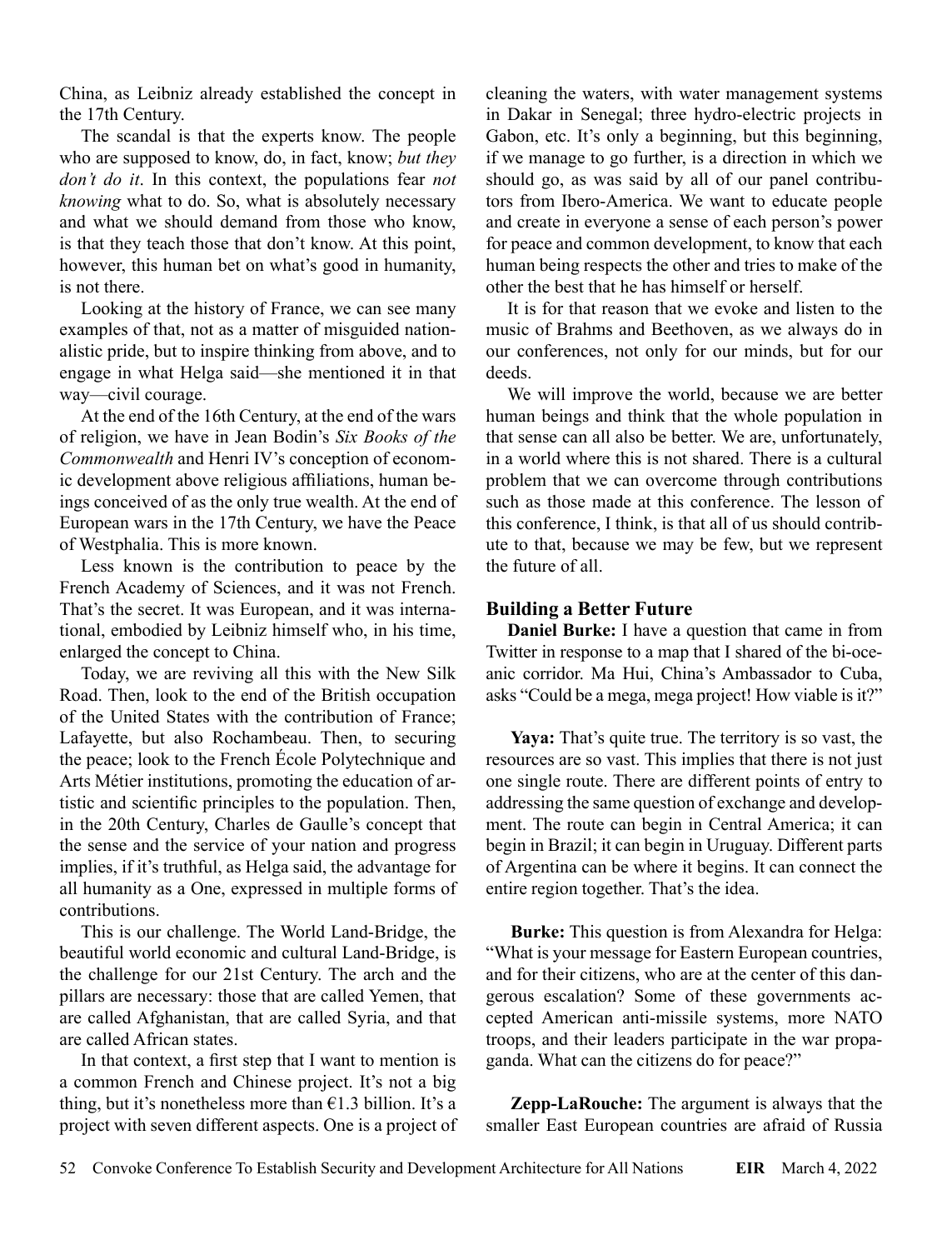and therefore need protection, and so forth. Over the last 30 years, ever since the Iron Curtain opened, we had this proposal of the Productive Triangle practically in January 1990, six weeks after the Wall came down. We had this proposal in the form of a brochure how to connect Western and Eastern Europe through the Productive Triangle, which was the idea to integrate the region Paris-Berlin-Vienna through modern infrastructure, maglev trains, other high-tech investments—make it more productive; then bring in development in the form of development corridors to Eastern Europe, to Warsaw, to Hungary, etc. I travelled in these months when everything was still completely undecided and presented this proposal. This would have been very much in the interest of these countries.

I'm only mentioning it, because I have a hands-on experience of what went wrong. The problem is that a lot of the genuine self-development which occurred in these East European countries was bought off. People came in with checkbooks from the West, and said, "No, you are not going to be the leader of this group or party; you are going to be this." They put up a system of very corrupt people. I could tell you some stories of very high-ranking people who were absolutely horrible. I don't want to go into details, but not everything is what it looks like in these countries.

What is most important, to really understand that with the new development between Russia and China, a lot of these countries want to have good relationships with China. You have the 16+1, Lithuania dropped out in the meantime again, but most of the East European countries have long recognized that with China, they can have access to trains, to other infrastructure projects.

It's a question of education, and to diffuse this idea of competition. The idea to have "Build Back Better" and "Global Gateway" as competition to the Belt and Road Initiative is really stupid. If you think about it, we have world famine of biblical dimensions with up to 300 million people on the verge of starvation, according to the World Food Program. In Afghanistan, 98% of the people are food insecure, which means they are in danger of not making it.

We really have to have a paradigm shift whereby we say, if the European Union wants to have a development, if the United States wants to have a development perspective, we have to mobilize a base of people who say, "We have to put these efforts together." The East European countries would do much better.

In the coming period, with inflation, with the pandemic really not yet under control—maybe it is with Omicron dying down, but I don't think so. The next pandemic is lurking around the corner. I think what we have to do is, we have to think, "Where will the future of humanity be?" I see the economic integration of Europe from Lisbon all the way to Vladivostok and extending beyond that, all the way to the southern tip of Argentina and Chile and to the northern tip of North America, going through the Bering Strait.

We have to integrate all that. Even the militaryindustrial complex. If they kill the whole world, they have no profit left, so I think the idea that we can think in terms of what Chas Freeman said in an interview recently: "Let the Chinese build a railway and put some American goods on that railway to transport. Or let the Chinese build airports and American planes can fly in technological knowhow to transform the underdeveloped somewhere in the southern hemisphere." We have to get people to overcome this zero-sum game idea, and the East European countries should study the options and then fight for it. Then there will be some hope. If they remain the playground and play toys of geopolitics they will be smashed and have no advantage. Maybe this conference will help them to get a better idea.

### **Problems and Potential**

**Small:** Before entertaining concluding statements, I would like to return to the concept that Lyndon La-Rouche stated at the very outset in the first video that we watched in Panel 1, which is that in order to understand the world and deal with the world, you have to look both at the tremendous *potential*—referring to Eurasia—and also the terrible *problems* to be resolved, referencing Africa.

The issues raised by LaRouche apply immediately to the current situation. If we don't solve the worst problems in the world, we have solved none. In Afghanistan, because of a system of war and geopolitics, 20 million people or more are at the verge of death. We have invited Zaher Wahab, the former advisor to the Afghanistan Minister of Higher Education, and Professor Emeritus at Lewis & Clark Graduate School of Education and Counseling to respond to what he has heard and to address the ongoing horrendous crisis in Afghanistan.

**Zaher Wahab:** Greetings from Portland, Oregon! Over the last 20 years, I have spent more than half of my time in Afghanistan working with the system of higher education. I returned to Portland about two years ago. I am on the phone daily—in fact, I was on the phone with several friends and associates this morning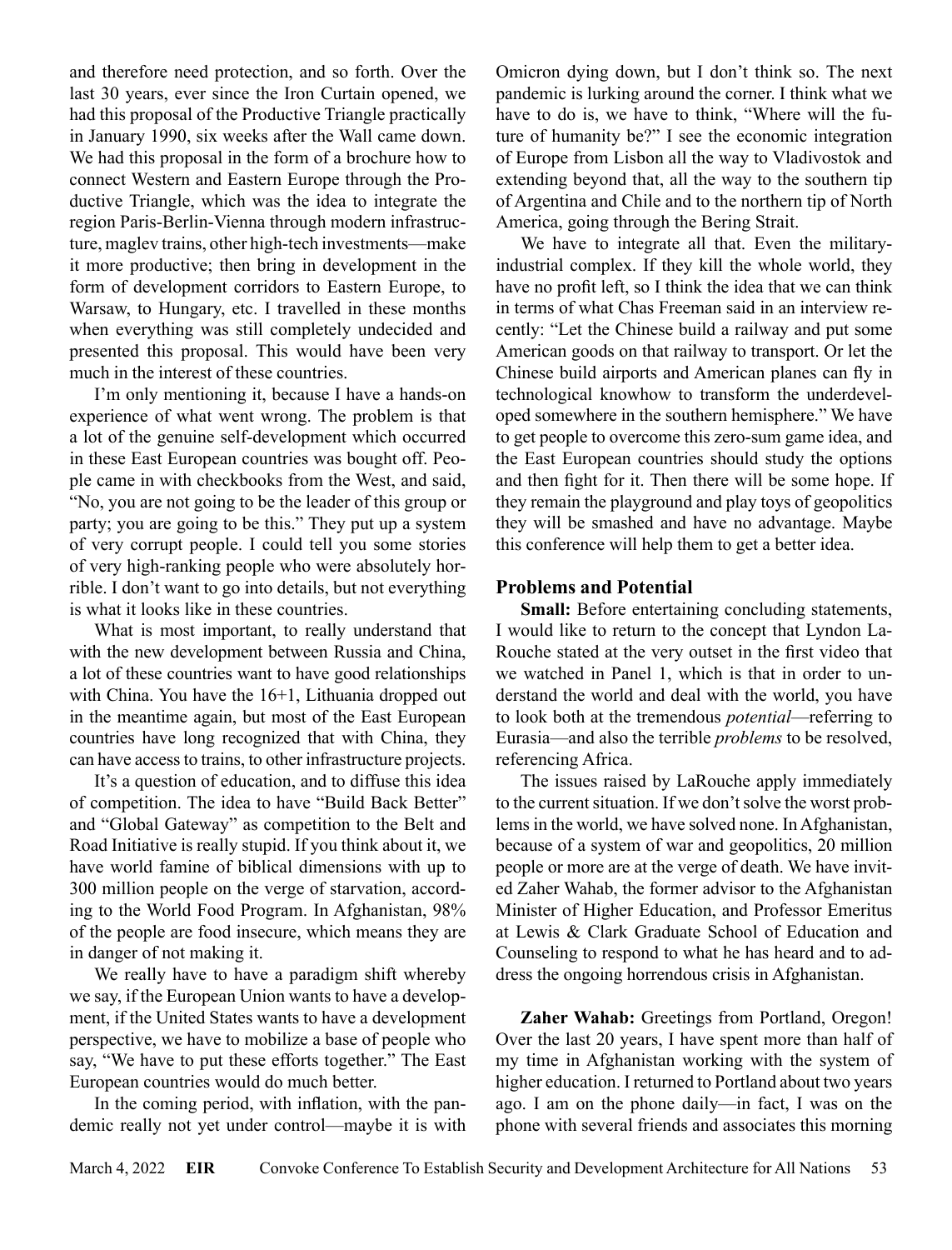in Afghanistan. So, I have a pretty good idea about this life, the Hell on Earth. This was pointed out by Mr. Magliano, what he said about the hunger, poverty, sickness, disease, starvation, and so forth, is quite accurate. I know that the military-industrial-congressional complex along with the corporate media are now very eager to embark on a war with Russia over Ukraine. But I'm not going to deal with that.

What I'd like to do is to again talk about what must be done in Afghanistan, and what happened. The U.S. invaded, occupied, and I would say, deliberately underdeveloped Afghanistan for the last 20 years. Recently, it robbed the poorest nation on Earth, freezing all of its assets and declaring a more vicious economic war on the country.

I would ask the declining empire, that is to say the declining American empire, to end this economic brutality and to do the following: Unfreeze all of the assets of Afghanistan. Return the stolen money; money that was stolen from the people of Afghanistan by Americans, by Afghans, by Afghan-Americans, and by other people. Create a credible trust fund that would be managed by a reliable, credible force, giving money to the people in Afghanistan. Rush humanitarian aid to Afghanistan. Pay compensation to Afghanistan and Afghans. End the collective punishment. Apologize to the people of Afghanistan for destroying the country and its way of life. Leave people alone. The United States and the world must end never-ending charity and aid. These are important, but a country cannot live on charity and aid forever. We must develop the country, and we must restore a normal economy to Afghanistan.

So, these are the things that must be done. To build the new architecture for peace, development, democracy, justice, we must dismantle the old structures and systems of brutality, of war, of consumerism, of capitalism, of neo-liberalism, of imperialism, of colonialism. The world is indeed in mortal danger. We must move from competition, rivalry, war, destruction, and consumerism, and learn how to coexist peacefully and normally with each other. We must support the Belt and Road Initiative. Afghanistan is a key part of that initiative. So, we must restore normalcy to Afghanistan.

I believe that the world is in mortal danger, and we live in a very difficult time. We have serious problems throughout the world that truly need active and serious participation of all countries in the world. The Afghanistan case is one of the greatest moral failures of our time. Our humanity is on trial.

#### **Closing Remarks**

**Small:** We're now going to go the concluding part of the discussion. I'm going to ask each of you in turn to reflect back on all the various elements of this discussion with your concluding remarks, to think back on the purpose of this meeting, which was to bring forces together from around the world to discuss the issue that we are not only 100 seconds to midnight on the doomsday clock, but also to present and discuss the solution—a new security architecture, which Helga Zepp-LaRouche has laid out in all essential detail in her presentation: The tasks before us—what we need to do to bring the world away from the precipice of thorough destruction, and into a New Paradigm.

**Magliano:** Robert Kennedy once said, "I see things and I wonder why; I dream dreams, and I wonder why not." Why not a world where everybody is seen as a brother and a sister? Not as Americans so much, or Germans or Afghans, but as human beings? Where we share our resources and our technologies, but also our love?

Even if you're not a Christian, I think Jesus put it very well: "Love the Lord your God with all your heart, mind, and soul, and love your neighbor as yourself." He made clear that our neighbor is everybody, including our enemies. That's how we make enemies into friends, by the way, as He well knew, of course.

We need to come to a paradigm where all life is respected, from the first moment of conception to natural death and everything in between; with the poor and vulnerable having the most preferential option of all, because they need the most help. But to raise them to the point where they have the resources to take care of themselves, and to give back, which makes us all more human—the give and take.

It's building this whole, what we call in the Catholic Church a "consistent ethic of life," where all life is respected; especially human life, but that extends to the Earth. Pope Francis recently wrote his famous encyclical, *Laudato si*—"In Praise of You, God"—subtitled "Caring for Our Common Home." We need to also take care of the Earth, it's in very bad shape, and we need to pass on an Earth that is not only habitable, but flourishing as it was in the past, to future generations. We owe it to the poor, but we also owe it to the unborn generations yet to come, to make sure that we have an atmosphere, a planet that is beautiful as God made it, and not in danger of becoming—as he also said—a filthy mess; polluted and over-warmed.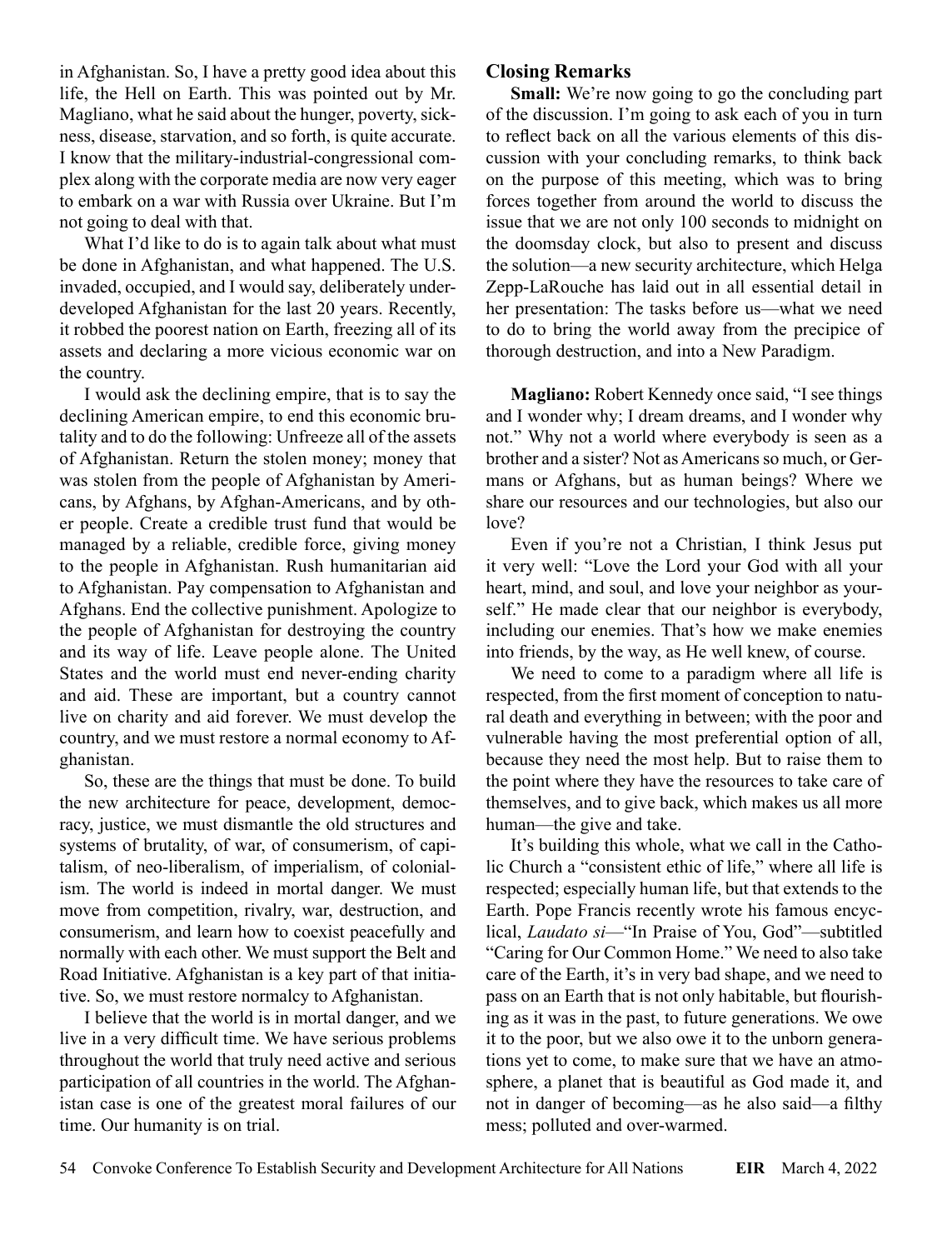Let us aim for this more holistic view, and move away from this nationalistic view, and have a global view that we're all truly brothers and sisters with one God as our Father.

**Gallardo:** We all have very different experiences, different concerns, very different histories from each of our countries. I want to close with the following thought: We want to build a new international security architecture, but we cannot build on sand, because the edifice will crumble. We have to learn to build on solid rock and on fertile ground.

I would like to see all human beings in the world, above and beyond their own nations, their own histories, their own religions, to embark on an ecumenical mission. That we build on morality, that we build on virtue, that we build based on respect of others, and that we build based on solidarity and fraternity. That we all learn, and that we issue a call for all of us to drink from the cup of the weakest; that we drink of the cup of the poor and the suffering; that we consider ourselves all brothers. And that we recognize in this call for a new world, the hope of people of nations, of humanity in general.

Committed to the security of the planet as princes of this divine creation we have inherited, we from Peru, from the Christian Democratic Party of Peru, call on all men of good will, and we make the commitment to make this a reality to ensure the security and development of all of the nations of the world.

**Fuller:** Perhaps just one very simple slogan that might sum up the major task of all of us, might be in the way we think about this world. It's a term that's now used a bit more frequently, and I know China has often used it: That's simply a "win-win" solution.

That has probably been somewhat alien to our black and white Western or even formerly global Cold War mentality, to think that there can be win-win. But win-win is indeed very possible, and we need to bend our thinking more in that direction. The usual response from many so-called realist political thinkers in the West or elsewhere in the world is "You can't expect to change the world. Every nation is going to think of its own interests." That is true, but I think the important consideration here is, what are a nation's interests? What are the world's interests? One can have a very narrowly defined selfish sense of one's own interests, or one can have a very expanded vision of what one's own interests are. That can be rather a different plan, a different approach to it.

I hope that this concept of win-win is not viewed as some kind of idealistic, unrealistic approach at all, but simply an expansion of what the interests of all countries are, which surely cannot reside in the continuation of poverty and conflict.

**Cheminade:** Words on Earth in the next 50 years, words of human history, words of living: let's listen to the wise words of Lyndon LaRouche. And share the process of our Schiller conferences to improve ourselves as we have improved today. Learn, educate, create, fight, and win. Win for the advantage of the other, for the advantage of all, and have fun in winning.

Yaya: I want to tell about my original testimony as a young boy. I had the privilege to enter an educational system based on the development and learning of technology. Then, at the university, I continued my studies in engineering. What I learned throughout this entire process was how to create, out of nothing. To create out of nothing, with whatever resources were available. Then, in my profession, I had the honor to meet other professionals from around the world, also coming from the defense-industrial conglomerate sector who had received the same education as I had. They had the same ability to create. They didn't do this to destroy; they did it to build. In speaking with them, frankly, they all said to me that even though some of them had been trained to destroy, if this were all simply turned to building rather than destroying, all of the material problems of the world would be resolved.

We are talking here about Ukraine, and the great fear in these countries, in Russia, is that they would not have time in those 15 seconds to deal with this equilibrium of terror, of destruction: all those technologies which have been used to destroy us. If all of the people that were involved in the business related to this destruction simply changed their structure of businesses, thinking, for example, about conquering outer space, they would even be able to ensure their survival as companies. Believe me, building is easier, even though it might seem more difficult, than it is to destroy.

## **Principles of a New International Security Architecture**

**Zepp-LaRouche:** In thinking about what principles an international security architecture must be built upon to be durable, it seems obvious that we have to move away from opinion. Because opinions are many,